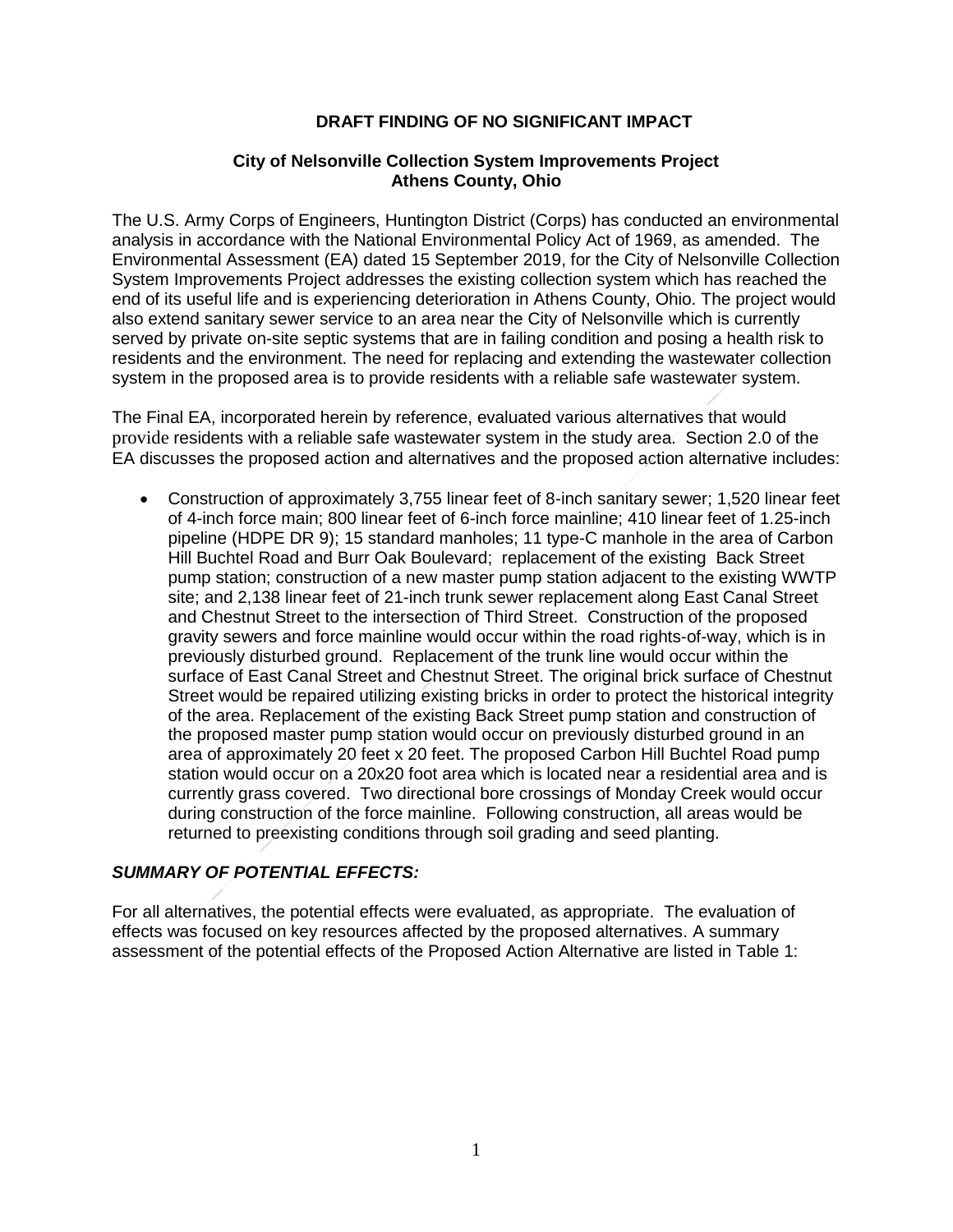|                                      | Insignificant<br>effects | Insignificant<br>effects as a<br>result of<br>mitigation* | Resource<br>unaffected<br>by action |
|--------------------------------------|--------------------------|-----------------------------------------------------------|-------------------------------------|
| Aesthetics                           | ⊠                        |                                                           |                                     |
| Air quality                          | ⊠                        |                                                           |                                     |
| Noise levels                         | ⊠                        |                                                           |                                     |
| Socio-economics                      | $\boxtimes$              |                                                           |                                     |
| Environmental justice                | ⊠                        |                                                           |                                     |
| Aquatic resources/wetlands           | ⊠                        |                                                           |                                     |
| Invasive species                     | $\boxtimes$              |                                                           |                                     |
| Fish and wildlife habitat            | $\boxtimes$              |                                                           |                                     |
| Threatened/Endangered species        | $\boxtimes$              |                                                           |                                     |
| <b>Historic properties</b>           | $\boxtimes$              |                                                           |                                     |
| Other cultural resources             | $\boxtimes$              |                                                           |                                     |
| Floodplains                          | ⊠                        |                                                           |                                     |
| Hazardous, toxic & radioactive waste | $\boxtimes$              |                                                           |                                     |
| Land use                             | ⊠                        |                                                           |                                     |
| Water quality                        | ⊠                        |                                                           |                                     |

## **Table 1: Summary of Potential Effects of the Proposed Action**

 All practicable and appropriate means to avoid or minimize adverse environmental effects were analyzed and incorporated into the proposed action alternative. Best management practices / (BMPs) as detailed in the EA will be implemented, if appropriate, to minimize impacts. For additional details of the proposed action alternative, see Section 3.0 of the EA.

 Pursuant to section 7 of the Endangered Species Act of 1973, as amended, the U.S. Army Corps of Engineers determined that the proposed action alternative may affect but is not likely to adversely affect the following federally listed species or their designated critical habitat: Indiana bat and Northern Long-eared bat. The U.S. Fish and Wildlife Service (FWS) concurred with the Corps' determination on **11 October 2019** 

 / A 30-day public, state, and agency review of the Draft EA and FONSI was completed on 30 July 2019. All comments submitted during the public review period were responded to in the Final EA and FONSI. /

/